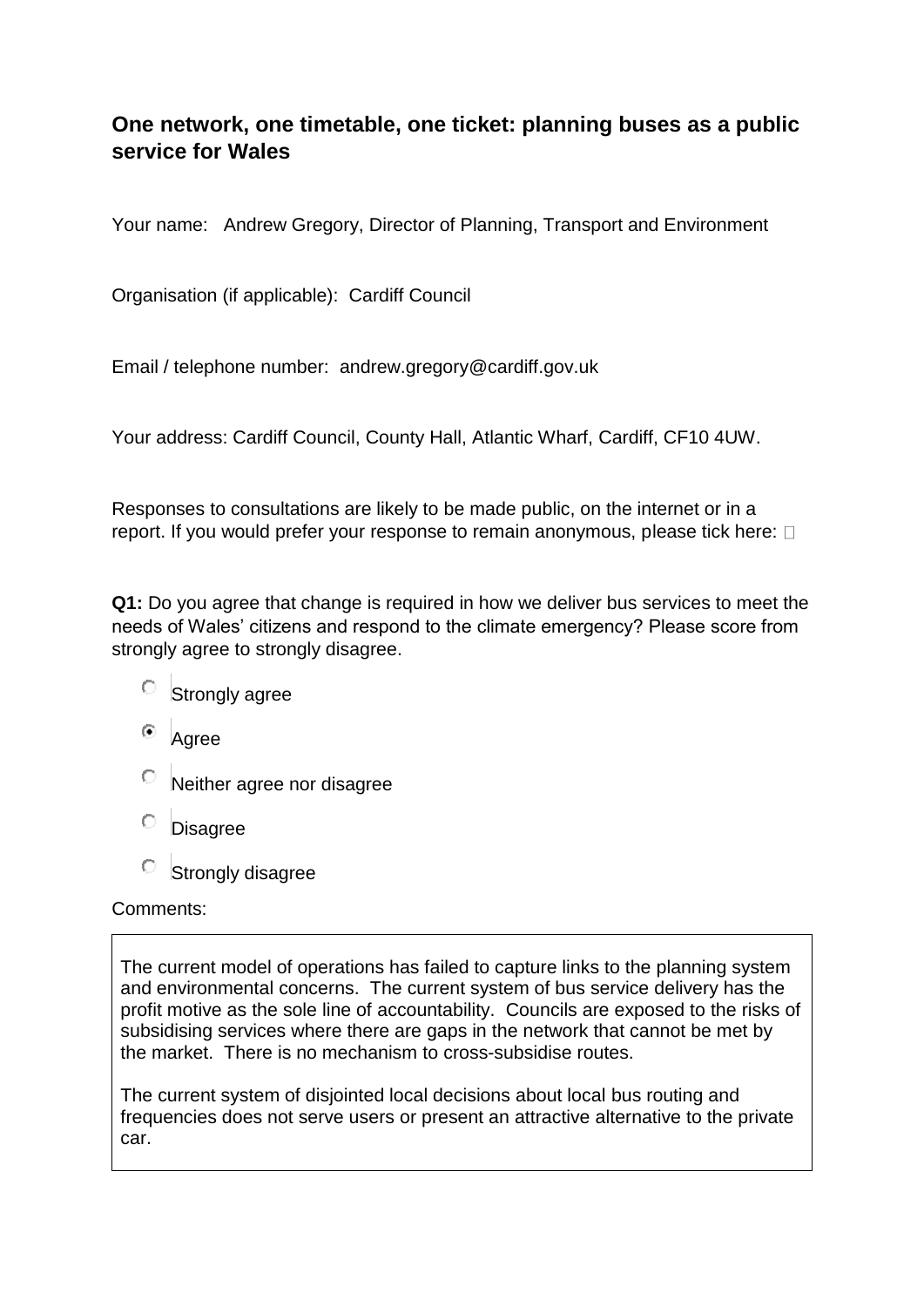Whilst change in the service delivery model is necessary, it should be noted that the majority of bus operators provide high quality services within the constraints that they work within and until the covid19 situation were highly responsive to the demands of users. Bus operators rarely look beyond the existing customer base given the need to secure immediate commercial returns on investment. The ability of local authorities to influence growth in bus patronage is limited.

Simply focusing on the method of governance for service delivery is not the whole picture that needs consideration in the policy making process. Engagement with other policy streams and how the bus service can influence changes within an integrated transport proposition is essential as is the need to fully consider funding. As seen in the covid19 pandemic, funding issues will remain at the heart of the bus service for the medium term. The transition to zero emission vehicles, wider network coverage and a pricing structure that reflects the population's ability to pay are central to providing an exemplar bus service that the White Paper fails to fully explore in the context of a stable long term funding settlement.

By way of example, prior to covid TfL direct subsidy amounted to 60-70% of the cost of each bus operating or circa £110,000 per bus per annum for the 7,500 buses then operating. Greater Manchester is proposing to invest £143m over 3 years in its franchise network simply to lower the rate of decline in bus patronage rather than provide a demonstrable uplift in use. Applying a similar analysis to Wales, the Welsh Government indicated in 2019 that circa 2,500 buses were operating daily in Wales. Taking an industry quoted average of £120,000 per bus per year to operate the network cost would be in the region of £300,000,000 for the whole of Wales annually. At the same time there were 99,000,000 journeys in Wales with, accordingly to DfT statistics, an income (including subsidies) per journey of £2.10 or circa £210,000,000 in total. This implies a need for a subsidy of up to £90,000,000 annually drawn down as part of an industry wide settlement. The White Paper sets out no proposal to close this gap, irrespective of the outcome of the governance proposals.

**Q2:** Do you agree that franchising is required to deliver the depth and pace of change to the bus network that is required in the context of the climate emergency? Please score from strongly agree to strongly disagree.

- $\circ$  Strongly agree
- Agree
- Neither agree nor disagree
- **Disagree**
- Strongly disagree

Comments: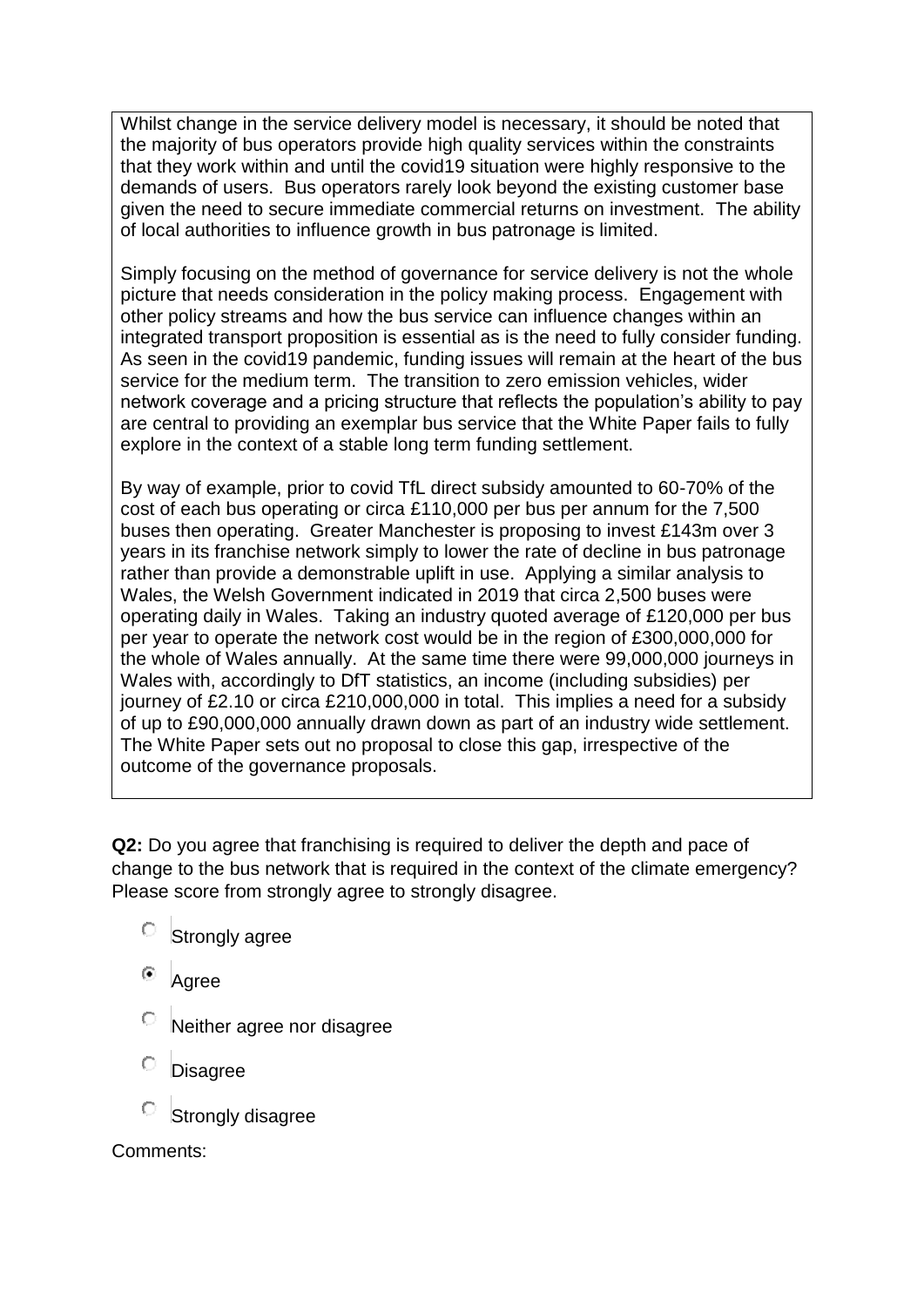Franchising is one tool that has a clear role to play in the delivery of bus services. The current options of partnership working between local councils and bus operators should remain in place and be developed further by the proposed new legislation as this may be applicable to some areas of Wales where fleet investment and service innovation have been sustained.

What is required irrespective of the governance model is:

- 1. Greater local control and accountability over network design.
- 2. A secure and long-term funding settlement.

3. Local accountability for interaction between the key policy areas of land-use planning and environmental management.

**Q3:** Do you agree with the Welsh Government's preferred franchising model as described above? Please score from strongly agree to strongly disagree.

- О. Strongly agree
- Agree
- Neither agree nor disagree
- $\odot$ Disagree
- О Strongly disagree

#### Comments:

No, the model as set out is not sufficiently granular to respond to local requirements. The vast majority of bus services are local in nature and require this connection to the local community to be 'owned' at that level. The natural join between the detail of land use and environmental policy is at a similar local level and should be retained as such. Unlike railways which has a national infrastructure basis for the track and control, the control over the vast majority of highways is local in nature and by implication control over bus networks and their 'track' should remain at the same level.

The Welsh Government should provide a framework for delivery rather than becoming through TfW a delivery body in its own right. The provision of bus action plans owned locally will set the necessary context.

A national franchise system as currently proposed offers no incentive for councils, which are at the forefront of road management thinking, to ambitiously pursue measures that benefit the bus network. The incentives need to remain local so that the network can be managed at the appropriate level.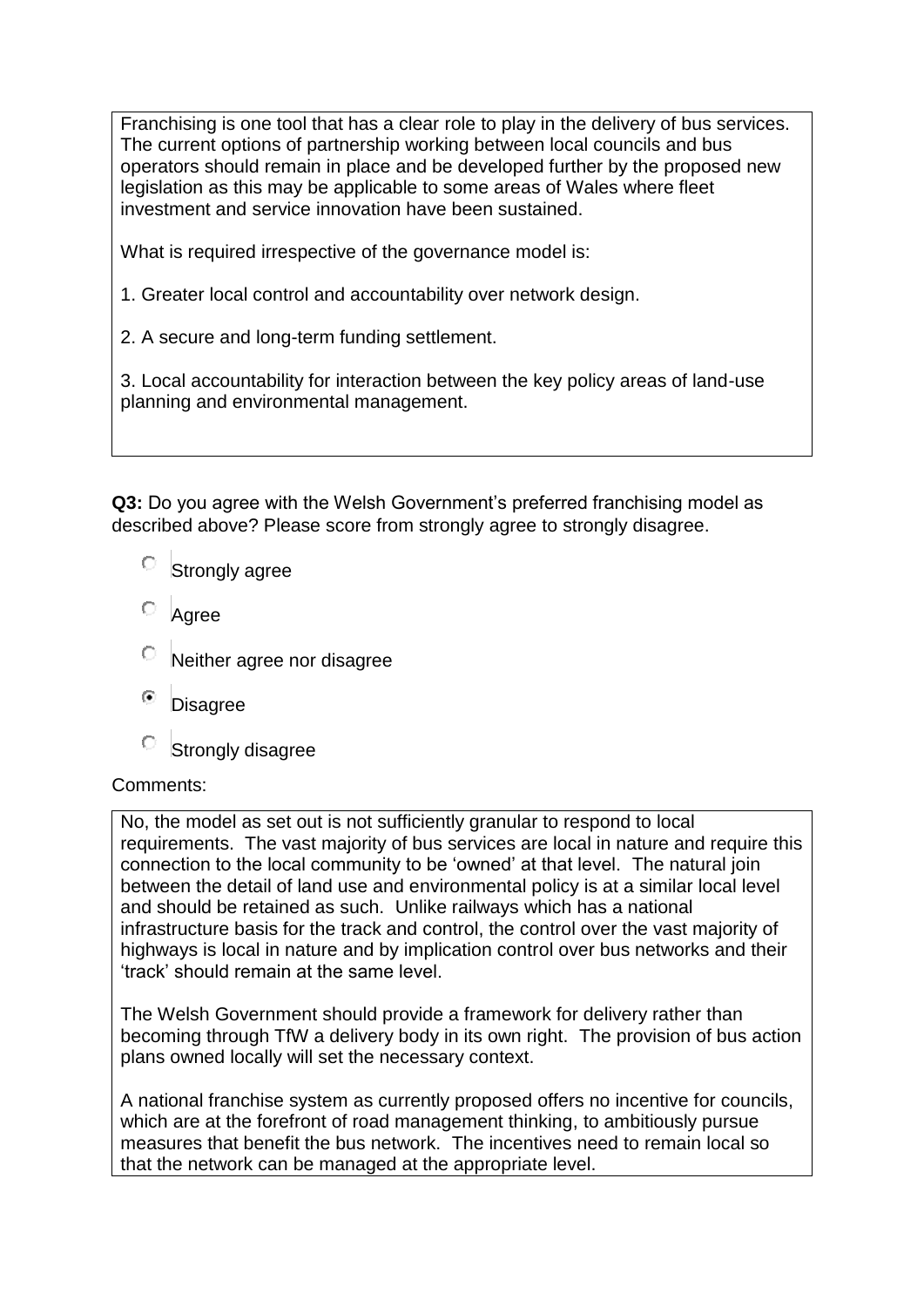To facilitate the running of a local bus network, it is likely that local authorities would need to establish passenger transport departments to plan the network, prepare the specification, manage the franchised routes and/or areas, understand the revenues and manage the finances. Consideration would need to be given to investing in Local Authority skills and resources should that be desirable to facilitate directly influencing local bus service decisions.

**Q4:** Do you agree that this model provides sufficient local input for designing local bus networks? Please score from strongly agree to strongly disagree.

- $\circ$  Strongly agree
- Agree
- Neither agree nor disagree
- **Disagree**
- О Strongly disagree

#### Comments:

No, the hierarchical nature of the supervisory board governance structure would diminish local influence and decision making.

**Q5:** Do you agree that there is a need for regional consideration and coordination of bus network plans by Corporate Joint Committees, before combining them at a national level? Please score from strongly agree to strongly disagree.

- О Strongly agree
- Agree
- Neither agree nor disagree
- **Disagree**
- О Strongly disagree

#### Comments:

Yes, there is a clear need for regional coordination of long distance inter-urban services within each region. Also, it is agreed that the role of Traws Cymru is one that best remains at a national level. What is unwelcomed is the dilution of accountability for local bus networks away from local authorities. An attempt to set a whole Wales bus network specification is fraught with the danger of not considering local circumstances.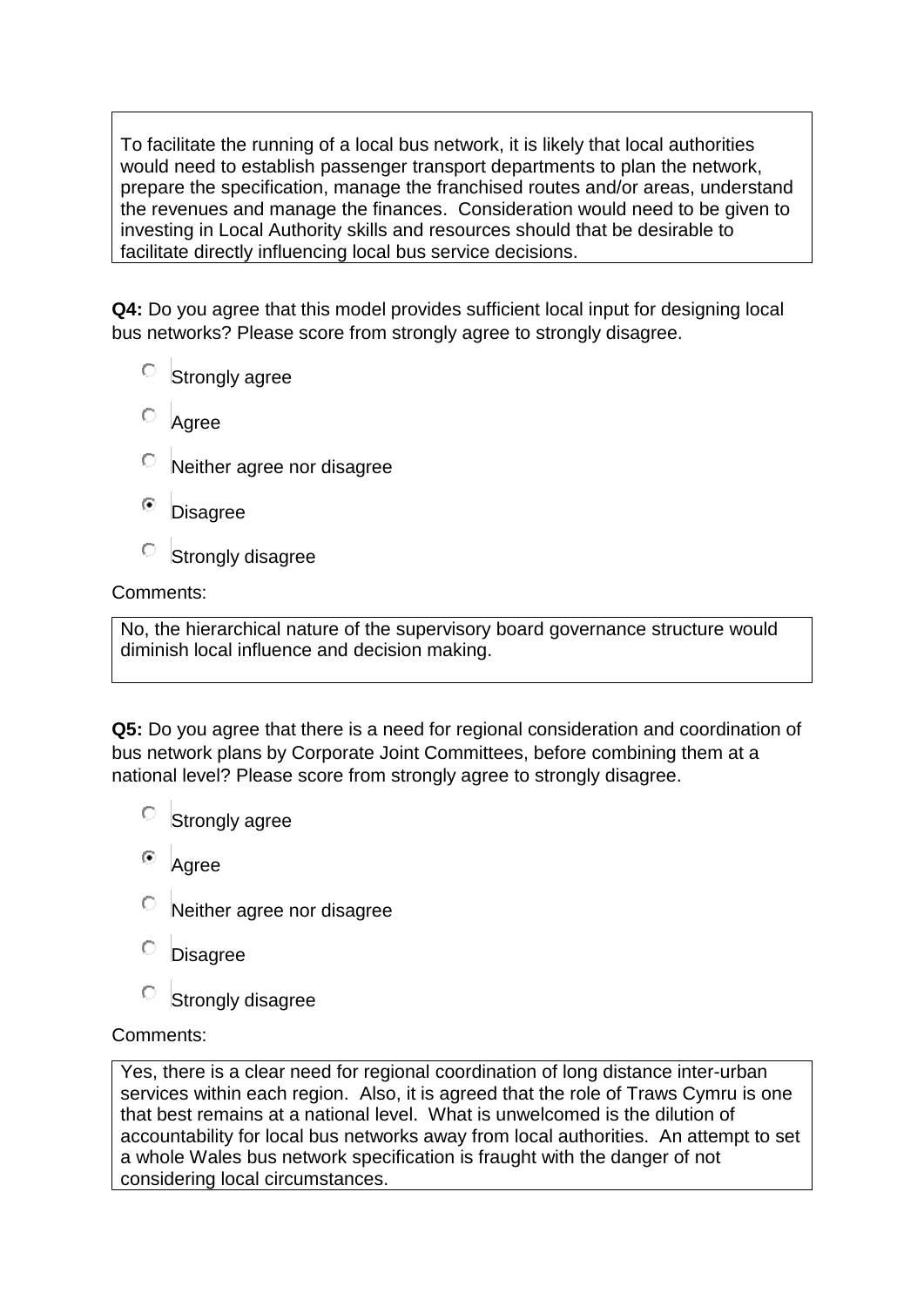What should be drawn together at a national level is the standards at which bus services are delivered. Moving beyond the current voluntary BSSG standard (and BES requirements) is clearly the correct approach to show the bus as a valid alternative to the private car. Bus passengers in Cardiff should have the same high-quality experience for their journey as elsewhere in Wales. This requires information provision, integrated ticketing and vehicle / driver operational standards to be set. These should be the focus of the Welsh Government and TfW rather than seeking to micro-manage the development of the bus network which is as of necessity highly local in character.

**Q6:** Do you agree that letting and managing contracts at the national level by the Welsh Government through Transport for Wales offers the best opportunity to pool franchising expertise, deliver economies of scale? Please score from strongly agree to strongly disagree.

- O. Strongly agree
- Agree
- Neither agree nor disagree
- Ō **Disagree**
- О Strongly disagree

#### Comments:

The delivery of procurement at a national level could result in economies of scale and good value for money. However, the vast majority of local government bus service procurement is related to school transport, something the White Paper offers no proposals for. To remove a small element of passenger transport procurement activity from local authorities seems surprising when no proposals to change the later are contemplated.

Rather than the process of procurement, the critical matter for the franchising proposal is the intension to centralise decisions about what is contracted, whether at a route or area level. The proposition that CJCs and local authorities would work in partnership with the Welsh Govenment and TfW to determine service specification is welcomed but fails to address the question of the necessity of local accountability for the bus network. The White Paper offers no proposal as to how this cooperation would occur or the parameters within in which it would operate.

The White Paper suggests that bus routes competing with rail service needs to be avoided where possible. Whilst at first glance this appears sensible it does not recognise the very different roles bus and rail play in the transport mix at a local and in some cases regional level. History shows that attempts to force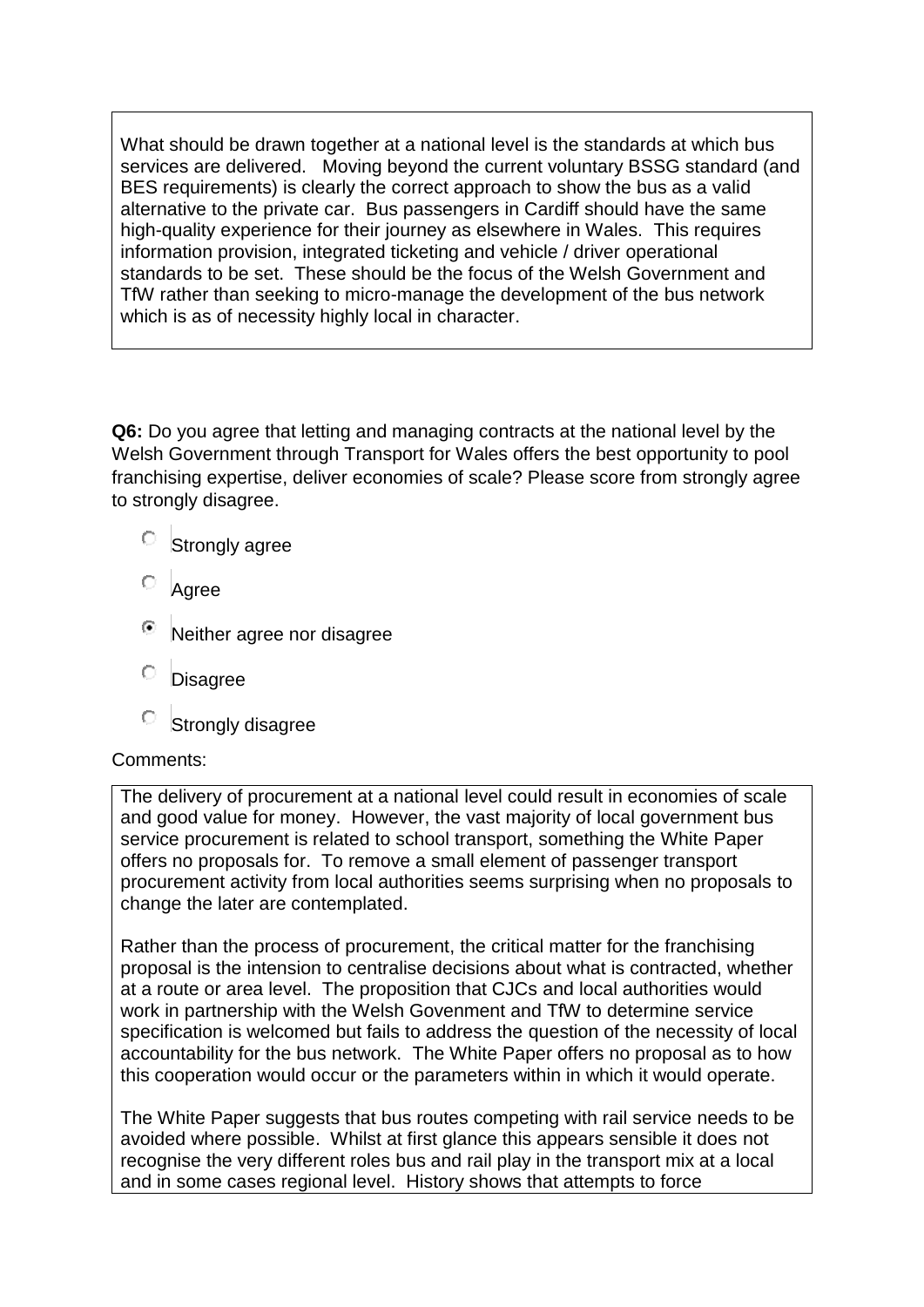interchange upon users is fraught with danger (Tyne and Wear Metro in Gateshead being a case in point).

What is therefore necessary is for bottom-up development of the network / route details and franchise specifications rather than a top-down veto led approach. This point is of great importance in Cardiff where managing the road space more effectively is key to achieving local, regional and national policy objectives. Local councils that may take challenging decisions on the management of their roads should have greater autonomy in the design of bus networks so that the opportunity created to improve bus use is maximised.

There may be opportunities to explore the procurement of school transport at a regional and/or national level for larger buses to be aligned with public transport. The Council does have reservations about direct national control over what is franchised and the use of any locally raised revenue in a nationally set approach to bus network development.

**Q7:** Do you agree with the need for a duty to ensure plans are designed to be affordable? Please score from strongly agree to strongly disagree.

- $\circ$  Strongly agree
- Agree
- Neither agree nor disagree
- Disagree
- $\bigcirc$ Strongly disagree

#### Comments:

The lack of funding considerations in the White Paper is a cause for concern putting at risk the achievement of the aims and objectives. How local funding might also be impacted, including section 106 developer contributions, is also an important consideration.

Any change to the governance model for bus services is of minimal significance if not correctly funded. The White Paper offers no view on how an affordability test could be structured, how private funding (e.g. vehicle and depot investment) could be harnessed nor how any locally raised funding could be accounted for.

The Regulatory Impact Assessment of the White Paper provides an analysis of the 'value for money' of the regulatory changes proposed. Whilst this appears to accurately capture the possible societal benefits of the changes proposed, it does not give a fully rounded picture as required by the HMT Green Book. The real rate of return on the level of capital investment likely to be necessary in a franchise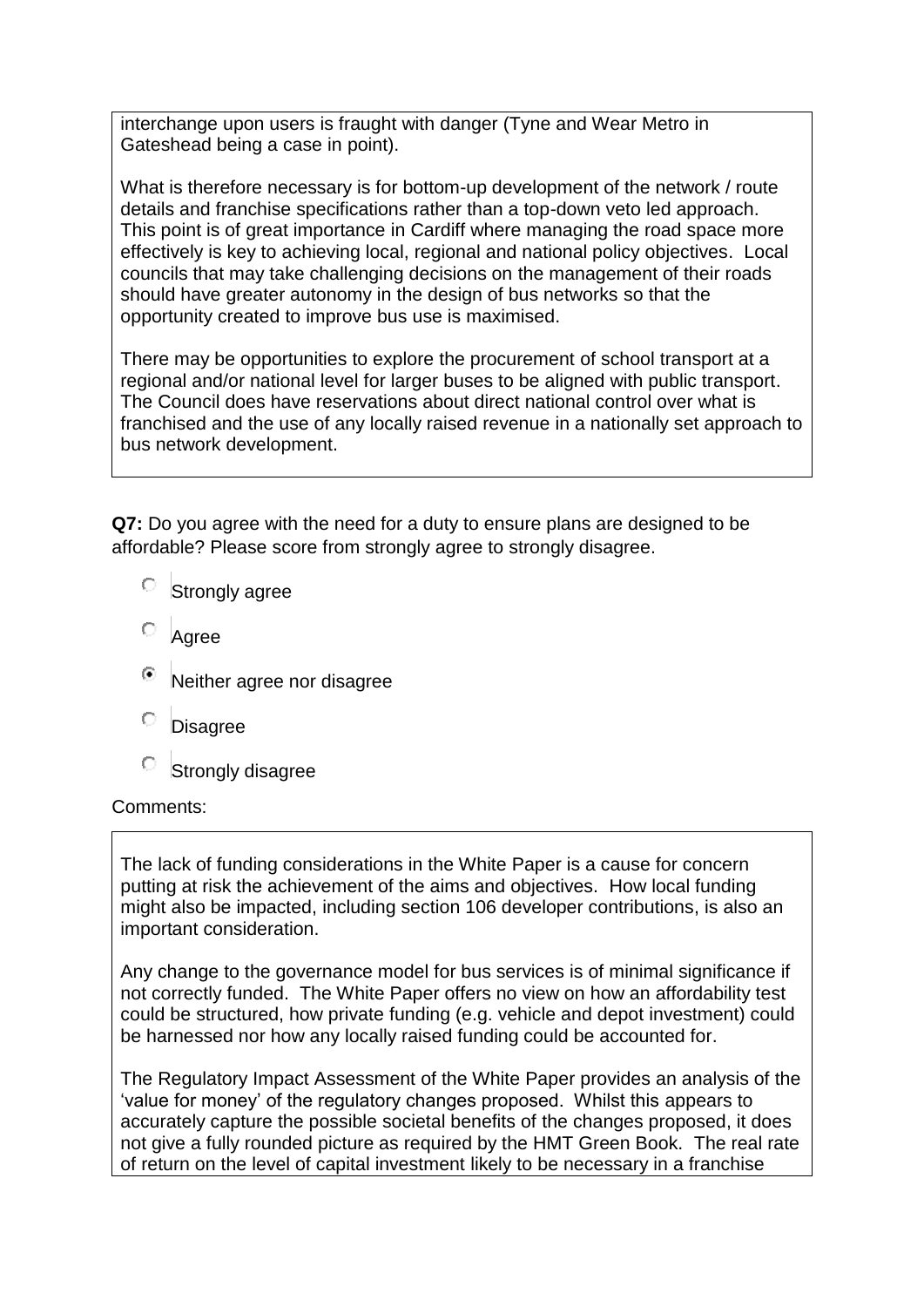situation is also a key indicator that deserves consideration. This would help in understanding the potential impacts of franchising on the bus market, competition and scope of financial risks.

Given this lack of detail the Council has no specific position on the question of 'affordability' until a clear funding proposal is made available. It would seem that the development of a longer term 'statement of funds available' for the network would offer a pragmatic starting point around which the debate on governance approaches could be conducted.

**Q8:** Do you agree that the proposed powers to make regulations and guidance are suitable to ensure franchises are let successfully and sustainably? Please score from strongly agree to strongly disagree.

- $\circ$  Strongly agree
- <sup>o</sup> Agree
- О Neither agree nor disagree
- О. **Disagree**
- Strongly disagree

Comments:

The Council notes that regulations and guidance are a necessary part of any proposed change to the regulatory regime for local bus services.

**Q9:** Do you agree with the proposed requirement to consider the impact on SME bus operators when franchising? Please score from strongly agree to strongly disagree.

- $\circ$  Strongly agree
- $\left( \widehat{\bullet }\right)$ Agree
- Neither agree nor disagree
- Disagree
- Strongly disagree

## Comments:

SME operators form an essential element of the bus industry. They react promptly to changing circumstances and at a local level offer a real check and balance on tender prices and service quality. The question should really be framed in terms of at what level this 'consideration' takes place should franchising emerge. Rather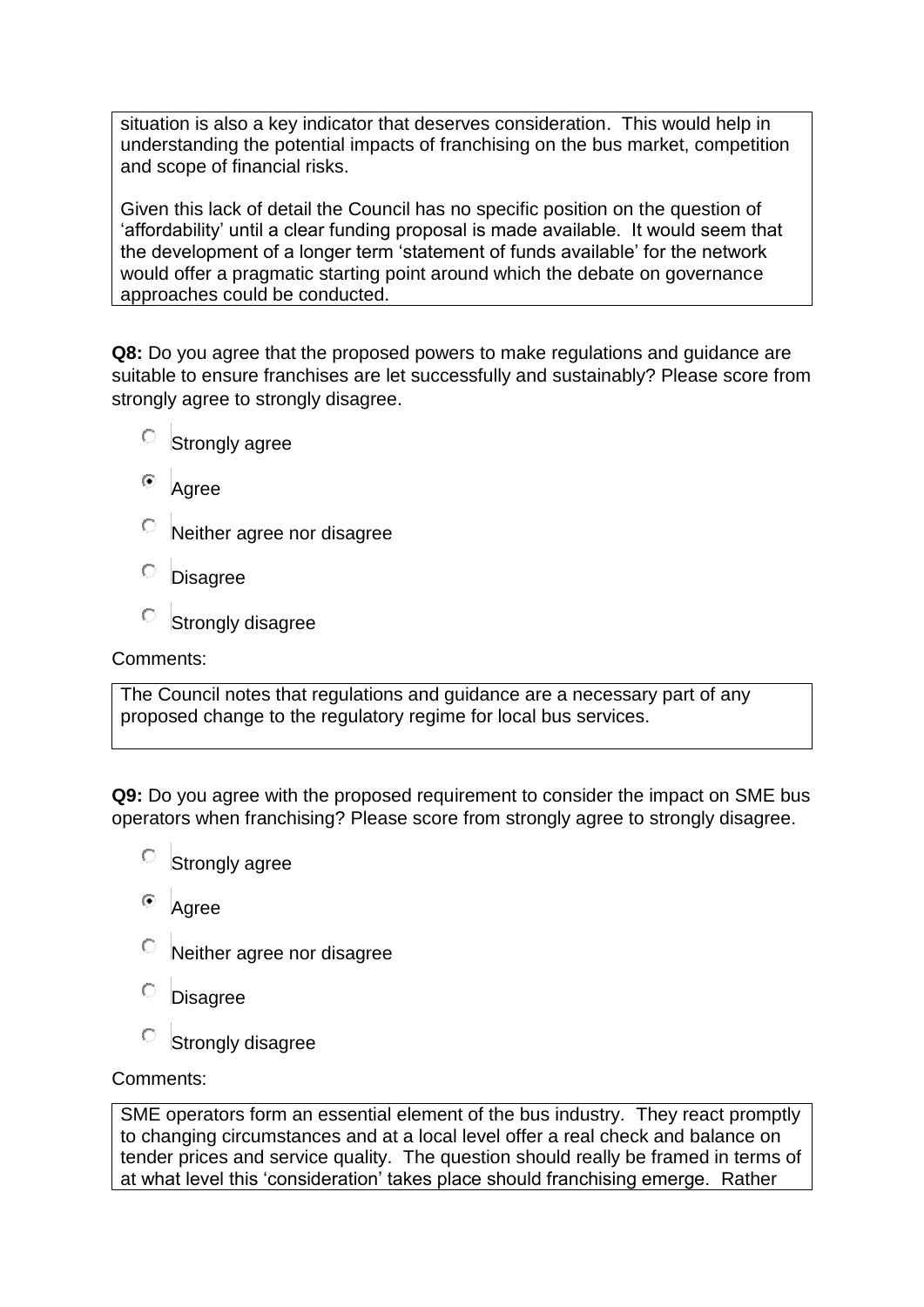than leaving TfW to have regard for the effect on SME operators, the real solution rests with ensuring local accountability in the network and franchise design that deals with this issue at source and in response to local circumstances where a clear view of SME operator activity is available. SME operators are almost invariably bound up with the provision of education transport and therefore have their closest engagement at that local level. Without this detailed level of understanding and no proposals in the White Paper for school transport reform the consideration of SME impacts should remain at the local authority level through locally designed franchise specifications.

**Q10:** Do you agree with the benefits of establishing a mechanism to allow a public service operator of last resort to ensure services keep running if a franchise fails? Please score from strongly agree to strongly disagree.

- O Strongly agree
- Agree
- Neither agree nor disagree
- Disagree
- Strongly disagree

## Comments:

Yes, should franchising emerge this will be necessary. However, the White Paper does not consider a number of key issues that would prevent such an approach being necessary. The franchising of bus services is unlike the UK rail system where Train Operating Companies are lightly capitalised transitory organisations and will remain so under the latest DfT contractual structure. The transition from a rail concession to government control in Wales is a case in point that activating an Operator of Last Resort (OLR) is not a straightforward or quick process even for the rail industry.

1. A Public Service Vehicle operator's licence is personal to the holder (be it a company, partnership or individual) and cannot be transferred to a new entity without due process. This suggests that the OLR would need to be in existence with an operator's licence in place prior to any failure and incur the significant ongoing costs associated with such a licence. The OLR licence would need to authorise the number of vehicles of the largest operator involved in franchising to be fully ready to step in with no service interruption. Given the geographic specific nature of the bus industry a possibility that an operator from one area could be the OLR in another would be challenging.

2. The failed operator will own or lease its assets including vehicles and depots – the White Paper indicates no powers for the OLR to acquire these assets to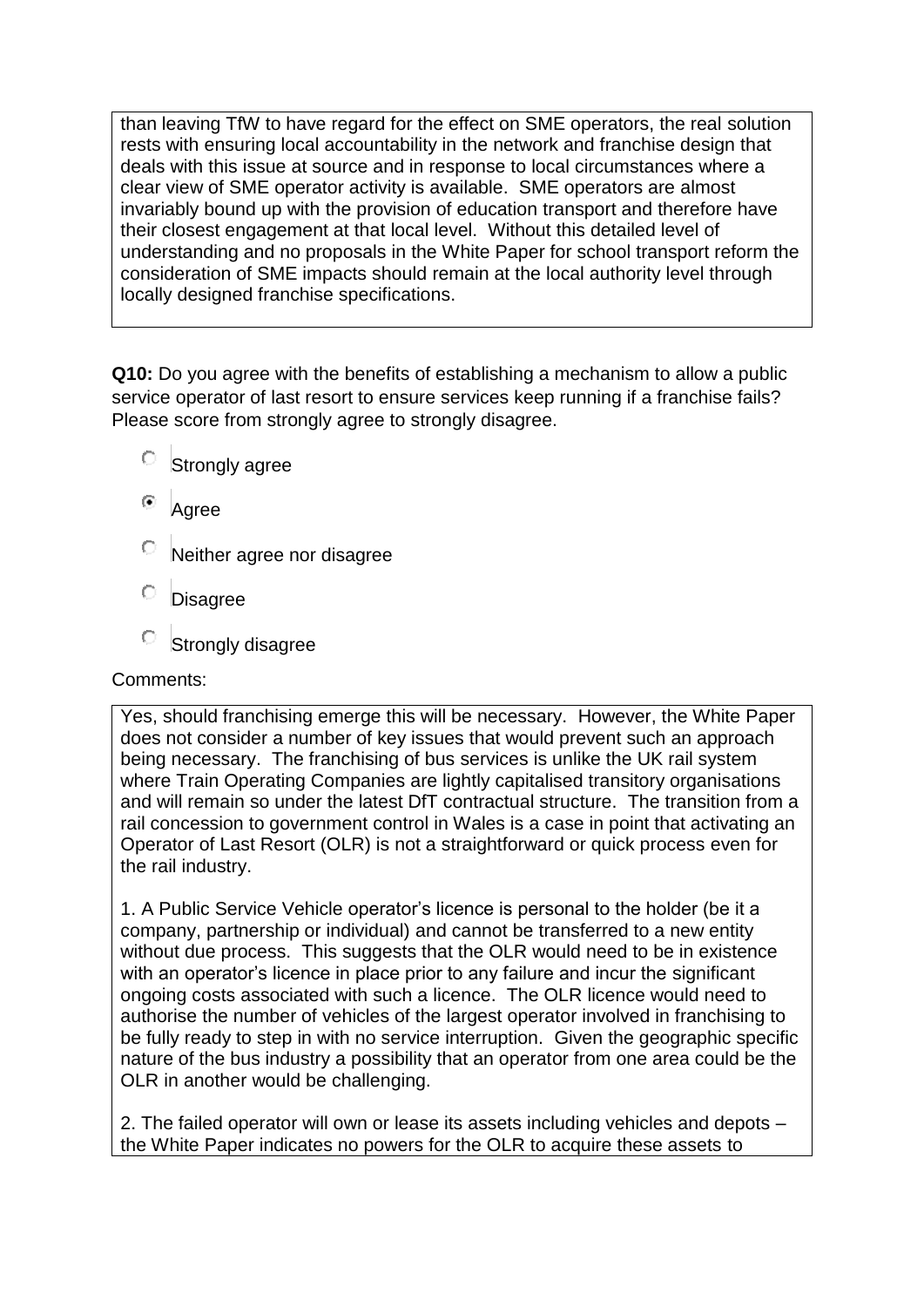conduct operations immediately following a market failure. There are such powers for rail operations.

3. TUPE will be engaged for the failed operator's employees. The OLR may not fully inherit the staff contingent of the failed operator as employees can opt out of transferring.

These difficulties do suggest that as an operator failure is likely to be local (or at worst regional) franchising should be at a local level where close management of such a situation can be closely monitored and action taken if required.

The bus operators that do not win the franchises may cease to be able to operate. This places a risk on how an OLR might be supplied. Designing franchises at a local level would help to mitigate this risk.

**Q11:** Do you think further specific legislative provisions are needed for the transitional period until franchising is introduced?

Yes – as in the English franchising model a transitional requirement (as was accounted for in Bus Emergency Scheme Agreement) should be in place to prevent a market departure by operators during the transition period. The White Paper should be candid that a franchise situation will not occur overnight should that path be chosen and that the transition is likely to take a small number of years to complete. By implication, should franchising be triggered, a follow-on to the Bus Emergency Scheme is likely to be necessary.

**Q12:** Do you agree that local authorities should be able to run bus services directly? Please score from strongly agree to strongly disagree.

- Strongly agree
- Agree
- Neither agree nor disagree
- Disagree
- $\circ$ Strongly disagree

Comments:

Cardiff Council already runs a successful arms-length municipal bus company. The White Paper does not make clear whether any council bus company would still need to be retained at arms-length or if the Council could re-form its directly controlled passenger transport department. Should new municipal operations be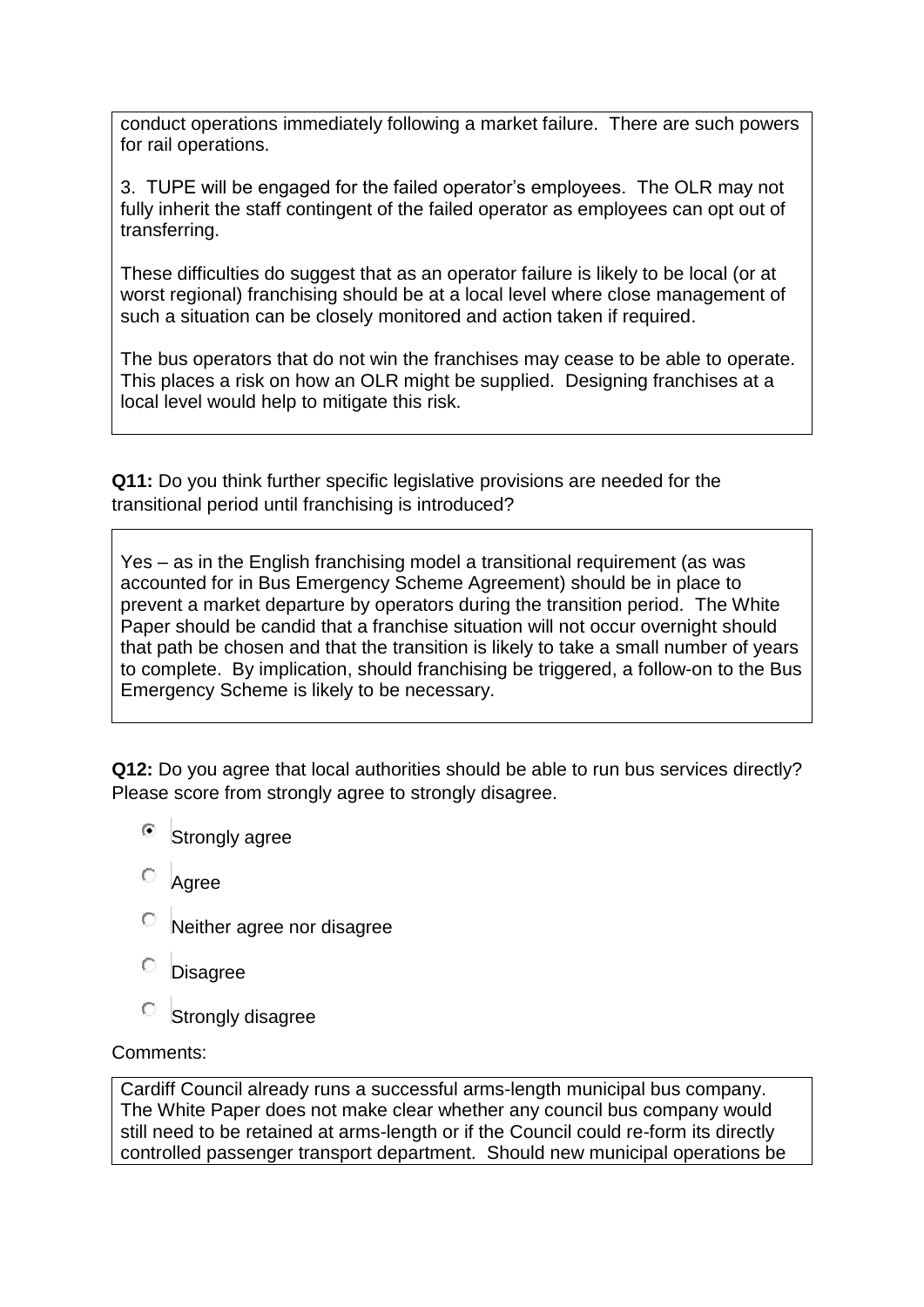permitted with direct control this option should be available for existing arms-length council owned operators.

The White Paper offers no commentary on how / if a municipal operator would retain / acquire a section of the local market for bus services within which it would operate. Franchising would appear to require competition for the supply of services which would not necessarily align with the geographic concept of municipal ownership.

Competitive tendering for franchises will be very challenging for municipal bus companies against a low-cost operator. If the Council's Municipal Bus Company, Cardiff Bus, does not win a franchise or a sufficient number of them to sustain the business, there would be significant liabilities on the Council related to potential redundancies, pension costs and asset write-offs. The White Paper does not offer a mechanism to protect municipal bus companies from exposure to the risks associated with competing for franchises. Protecting municipal bus operators is likely to require a mechanism where direct award is permitted. However, competition law and the circumstances where this might be appropriate to ensure this can be legal will need careful consideration as competition law is not a devolved responsibility.

We would welcome clarity from Welsh Government on how a geographically based municipal ownership model is compatible with a bus network that naturally crosses administrative boundaries.

**Q13:** Do you agree that local authorities should be able to set up arms-length companies to operate local bus services? Please score from strongly agree to strongly disagree.

- <sup>®</sup> Strongly agree
- Agree
- Neither agree nor disagree
- Disagree
- О Strongly disagree

## Comments:

Cardiff Council already runs a successful arms-length municipal bus company and as such welcomes the proposal that this should be able to continue.

**Q14:** Do you agree that local authorities should be able to invest in or acquire bus companies? Please score from strongly agree to strongly disagree.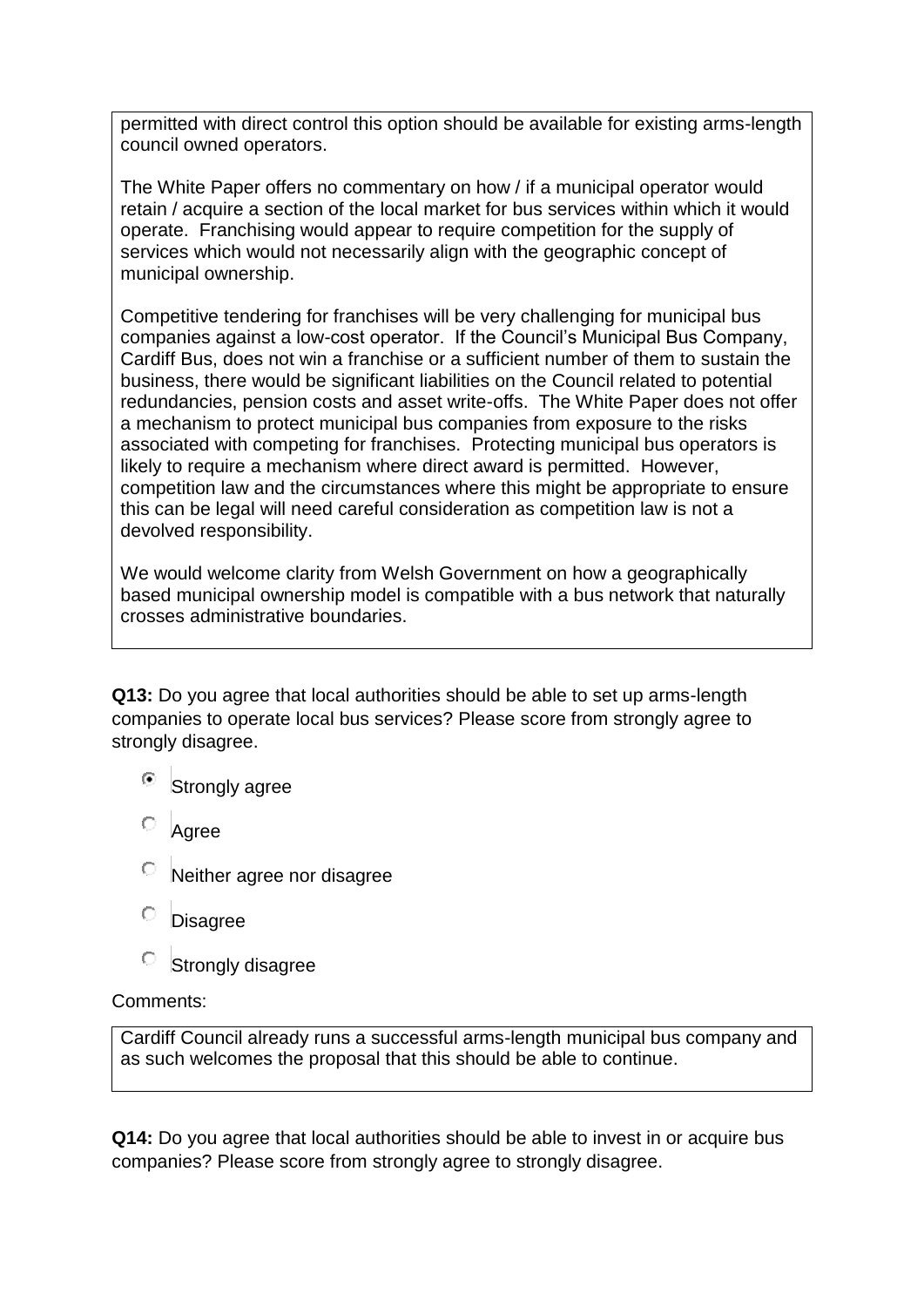- $\circ$  Strongly agree
- $\odot$ Agree
- Neither agree nor disagree
- О **Disagree**
- О Strongly disagree

### Comments:

The Council welcomes this proposal but notes that, as a Council owning an established arms-length municipal bus operator, this approach could be followed now - subject to the necessary due diligence and Council processes being in place.

In England, two of the remaining Council owned operators (Nottingham and Reading) have pursued significant acquisition programmes in the past that have benefited their respective travel to work areas.

The benefits this could bring to Cardiff travel to work area are noted but the White Paper must note that the usual processes of UK competition law would apply to any such acquisitions as this is not a devolved function.

The White Paper also makes provision for the merger of municipal bus companies. Whilst some local authorities may wish to create municipal bus companies and merge them, this is unlikely because of the potential risks. The only current opportunity would be the merger of Cardiff Bus with Newport Bus which are the only municipal bus companies in Wales. There may be potential to create efficiencies and consistent working practices. However, this could dilute local ownership and influence.

**Q15:** Do you agree that municipal bus companies should be able to raise fund by borrowing or selling shares? Please score from strongly agree to strongly disagree.

- Ō Strongly agree
- Agree
- Neither agree nor disagree
- **Disagree**
- Strongly disagree

Comments: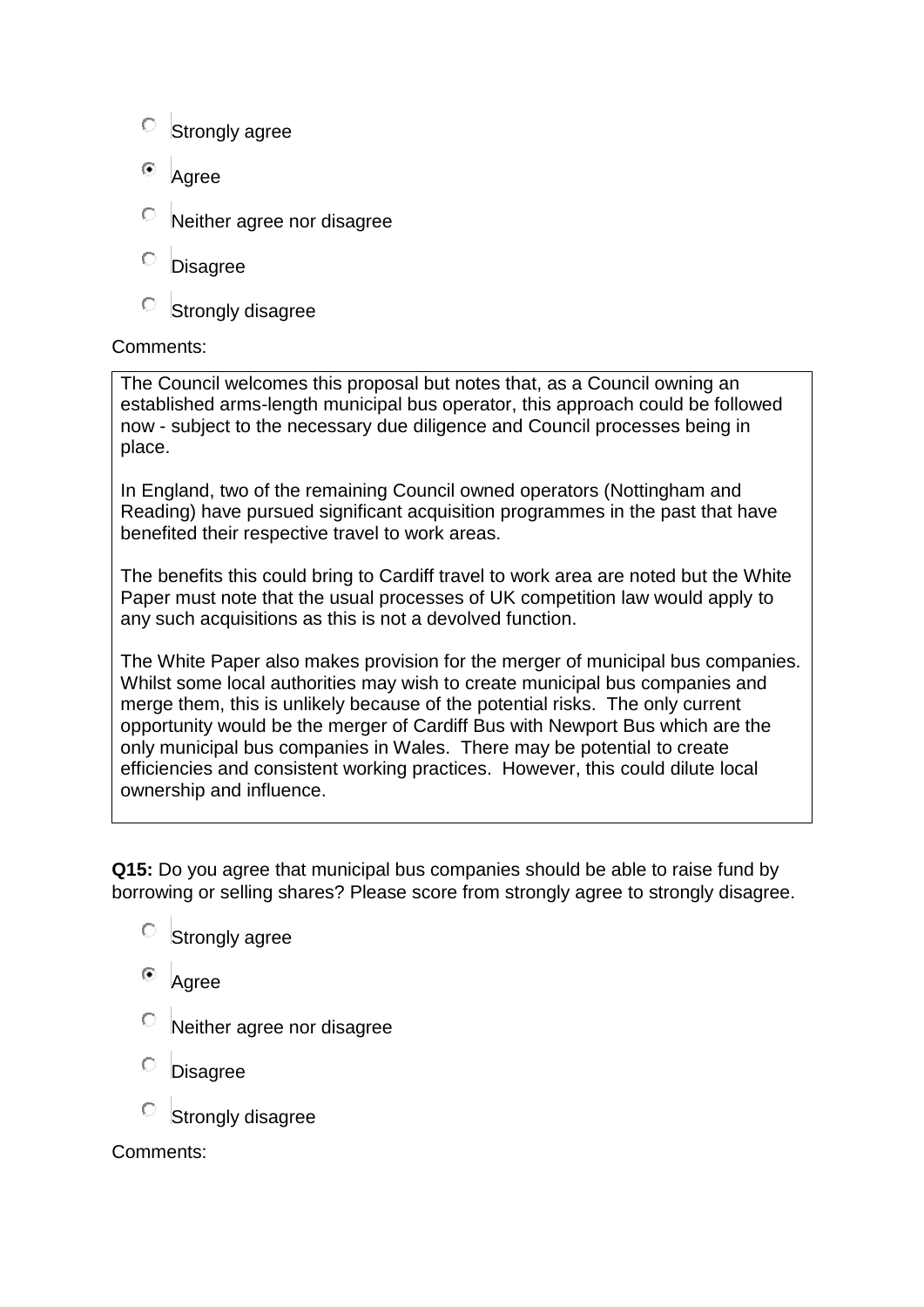The Council agrees that this should be an option for funding enhanced operations if operations have to remain at arms-length. Indeed, it is noted that Nottingham's municipally owned arms-length bus company has a minority private sector shareholding that brings additional capital and expertise.

**Q16:** Are there any additional safeguards you would like to see applying to the use of these powers?

The Council would wish to see the confirmation that any such proposals should be subject to usual local government finance due diligence and governance processes.

**Q17:** Are there any further comments you would like to provide on the content of this white paper?

The introduction of a bus passengers charter is an essential step that should be taken irrespective of the future legislative programme. This would bring an immediate and visible sign of progress to users and potential users. The key to a successful charter will be sufficient resources to deliver a high-quality response when passenger expectations are not met.

The White Paper is correct to promote greater use of electronic ticketing. However, it is essential that a commitment to retain on bus and cash payments without disadvantage is essential to ensure equity of access to services.

The White Paper seeks to digitise back-office functions and makes a commitment to deploy electronic service registration when this is likely to be unnecessary in a franchise situation. Recent officer experience of centralised back-office systems is poor with the electronic Bus Emergency Scheme payment systems having a challenging introductory period. The future design of systems would benefit from comprehensive input, specification and system testing of end users.

Passenger information will remain critical across a range of channels. What cannot be assumed is that electronic access to bus information will be available to all. The White Paper contains no in principle commitment to retain paper-based bus information. As matter of equity this is seen as essential.

**Q18:** Do you have any comments on the draft Regulatory Impact Assessment published alongside this paper?

The RIA provides a too narrowly focused assessment of franchising.

Whilst the Council accepts that it is necessary to compare governance regimes, the real assessment of why patronage has declined and how to stop further decline is to make a comparison against the operation of private vehicles. The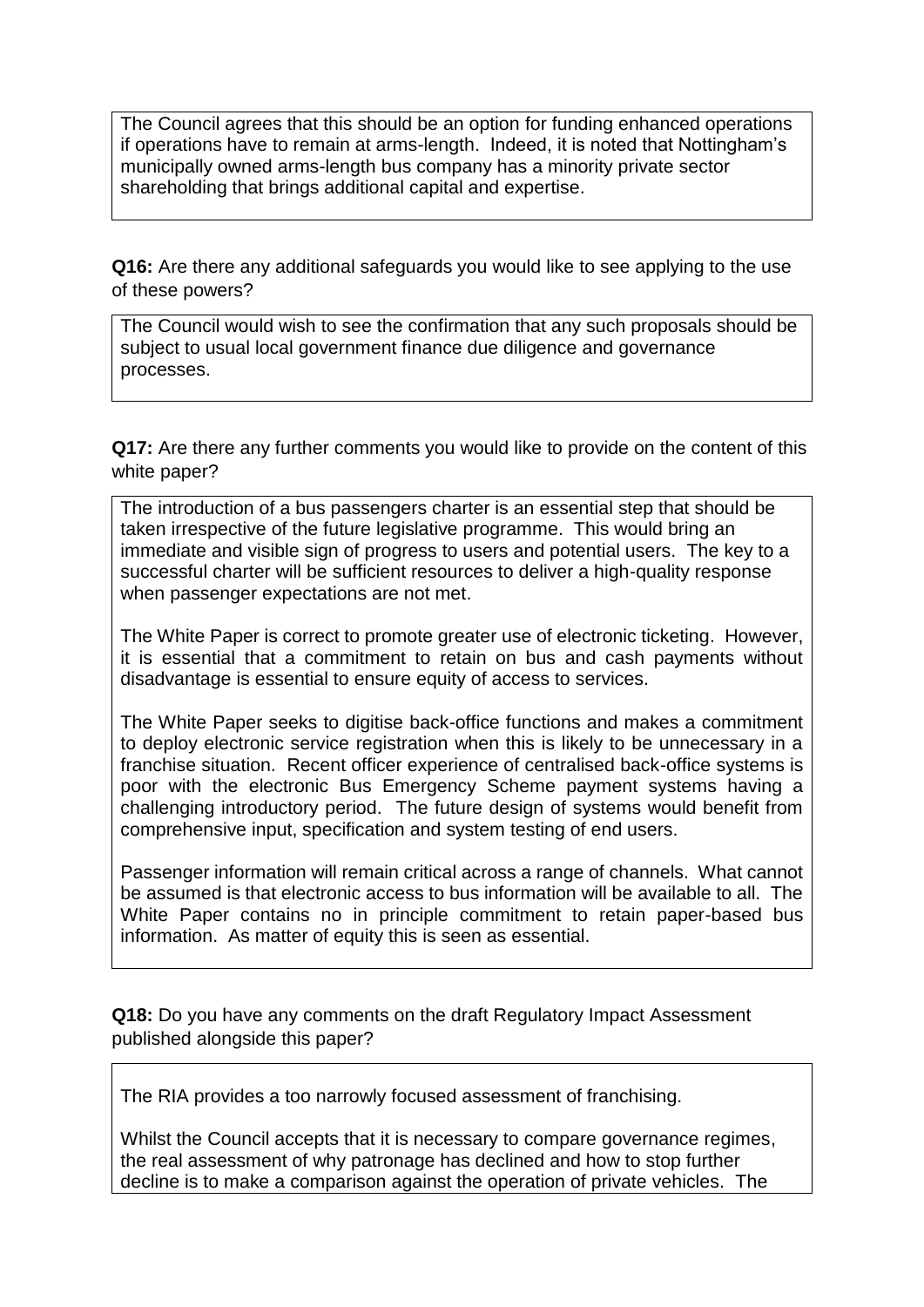analysis presented replicates the flaws in the (former) Competition Commission investigation into the bus industry in 2011 that considered only intra-industry effects and not the 'on the ground' counterfactual of continued high levels of car usage which is the real 'do nothing' position. Indeed, paragraph 1.1.1.4 which describes the issues that the White Paper seeks to tackle has reference to continued high levels of car use which is then not followed through into the detailed analysis beyond claiming decongestion benefits through reduced marginal external costs if bus related interventions reduce car travel.

The RIA quotes successful examples of integrated European and overseas transport networks without exploring the scale of these compared to the whole Wales 'one size fits all' approach proposed by the White Paper. A thorough investigation would show that locally defined and procured networks within a national framework is the actual model employed in these examples and one which cannot be compared to a single source national delivery model as proposed.

The limited scope of the RIA shows in the analysis of costs and benefits. Whilst the status quo in bus terms is easily defined, the alternative do something scenarios do not consider regional variations in funding and capability that will inevitably occur. It also does not acknowledge the potential localised benefits that road/congestion management schemes could offer. Any such assessment needs to consider that any revenue streams developed from this would most likely be local in nature and need to be reinvested back into sustainable transport infrastructure and services locally.

It is significant that the qualitative assessment of the policy changes only discussed benefits of each intervention. A rounded assessment should of necessity examine downsides and the risks that are associated with each option.

The cost estimates made for zero emission fit-out of depots are significantly underestimated. Evidence from the English ZEBRA bidding process (e.g. the Cambridge & Peterborough CA bid) shows costs of circa £2m per 15 depot charging points based on trial installations in an urban depot; this could rise substantially in more rural areas due to more limited electricity network capability.

It is significant that the analysis of journey time assumes that a franchise model would seemingly decrease interchange penalties by up to 66%. Even with a single ticket system and matched headways, achieving this level of gain appears to assume substantial frequency increases (which in turn implies effectively unconstrained funding as costs rise with frequency). The analysis of infrastructure interventions within a franchise arrangement appears to support our contention that locally defined services would be necessary to maximise the benefits of franchising.

The RIA fails to consider the question of integration with school transport on which a high proportion of rural bus services depend and the disbenefits of a potential separation into franchised public and school buses.

The RIA also assumes a steady state for 30 years but appears to make no account for renewals of vehicles and infrastructure and for 'refreshing' the service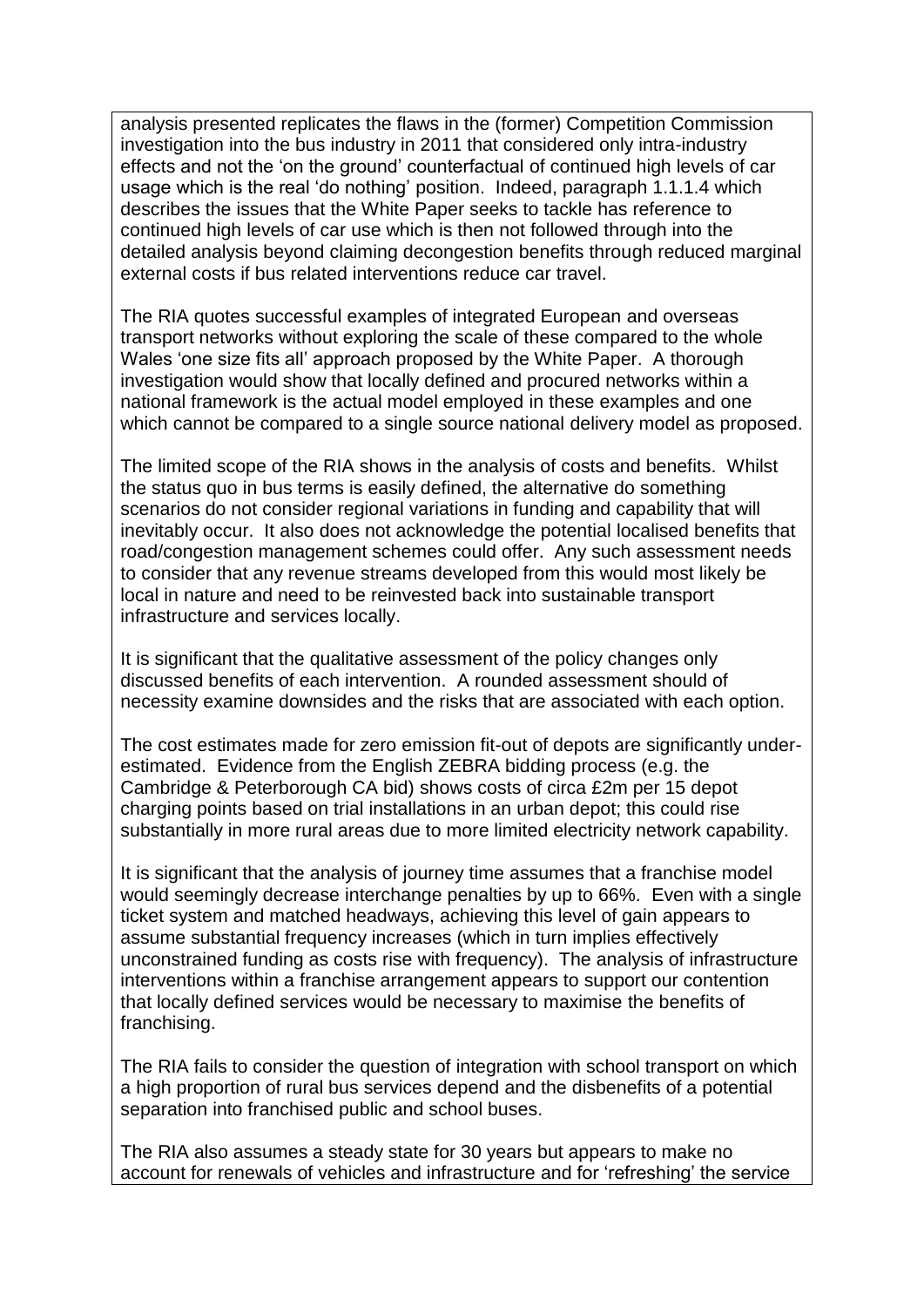offer at regular intervals. Should the Welsh Government's aim of increasing frequencies and ridership be attained, more vehicles and additional depot space will be required, which will translate at some stage into a requirement for additional bus depots, as well as renewal of existing facilities. Land allocations for bus depots will need to be local which is another reason network planning decisions should be made locally. It is also noted that no 'stress testing' of the RIA assumptions have been undertaken.

**Q19:** We would like to know your views on the effects that the proposals would have on the Welsh language, specifically on opportunities for people to use Welsh and on treating the Welsh language no less favourably than English.

What effects do you think there would be? How could positive effects be increased, or negative effects be mitigated?

The proposals would be an opportunity to further promote the Welsh language and the Welsh culture through the application of national standards for bus passenger information.

**Q20:** Please also explain how you believe the proposals could be formulated or changed so as to have positive effects or increased positive effects on opportunities for people to use the Welsh language and on treating the Welsh language no less favourably than the English language, and no adverse effects on opportunities for people to use the Welsh language and on treating the Welsh language no less favourably than the English language.

The national standards of the proposals provide an opportunity to encourage drivers and staff to learn and use the Welsh Language. Offering a Welsh version of Driver Certificate of Professional Competence (CPC) is recommended. Bilingual training for customer facing staff would help engender a culture of using the Welsh Language. The national standards also provide an opportunity to promote events and the culture of Wales through integrated communications and messaging including at point of sale of bus tickets and on buses.

**Q21:** We have asked a number of specific questions. If you have any related issues which we have not specifically addressed, please use this space to report them:

The granularity of governance arrangements under a franchise situation has been explored in our responses above. However, the White Paper offers little clarity in this area. It offers no clear prescription for various tiers of government to cooperate and simply presumes that TfW will control the governance process without making any assessment of how this might work or how local accountability for what is a local service can be achieved.

The Council notes that the White Paper considers bus service governance in isolation from other policy areas. Other elements of transport policy are critical to